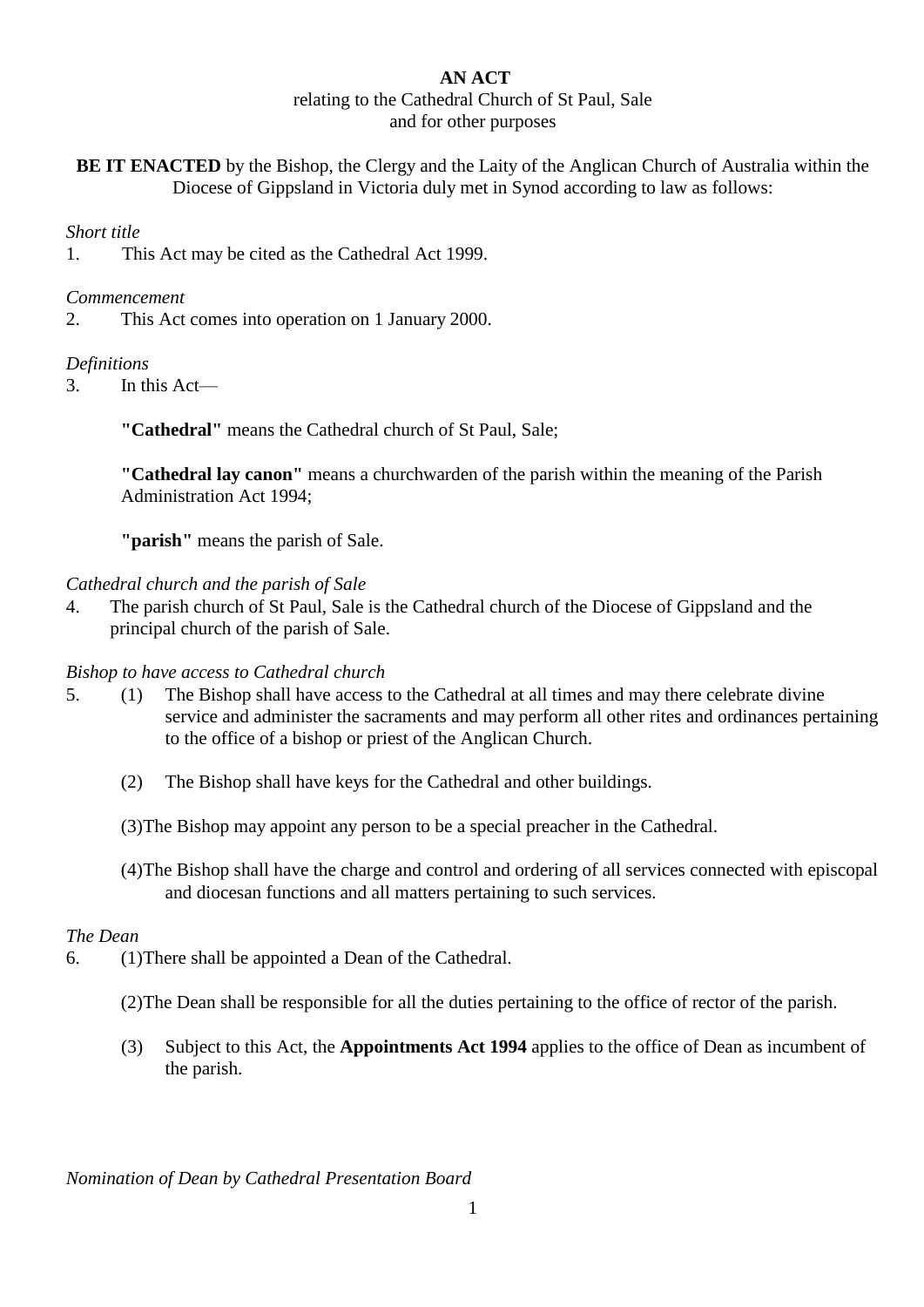- 7. (1) There shall be a Cathedral Presentation Board consisting of—
	- (a) the Bishop, who shall be chairperson;
	- (b) an Archdeacon nominated by the Bishop;
	- (c) 2 of the diocesan members of the Clergy Appointments Advisory Board under the **Appointments Act 1994**, being one priest and one lay person, nominated by the Bishop;
	- (d) the 3 Cathedral lay canons.
	- (2) The Cathedral Presentation Board may, by resolution approved by the Bishop, the Archdeacon, a majority of the Cathedral lay canons and by the 2 diocesan members, nominate a priest to fill a vacancy in the office of Dean.

### *Appointment of Dean*

- 8. (1) The Bishop may appoint a priest nominated by the Cathedral Presentation Board as Dean of the Cathedral.
	- (2) If the Cathedral Presentation Board does not nominate a priest within 4 months after there is a vacancy in the office of Dean, the Bishop may appoint a priest as Dean without the nomination of the Board.

### *Resignation*

9. The Dean may at any time resign the office of Dean by giving the Bishop notice in writing in accordance with section 15 of the **Appointments Act 1994**.

#### *Duties of Dean*

10. Subject to the rights of the Bishop, the Dean is responsible for the ordering of divine service in the Cathedral and for the due performance of the services and the good order of the Cathedral.

#### *Assistant clergy*

11. The Dean, with the approval of the Bishop, may nominate assistant clergy who shall act under the direction of the Dean.

#### *Application of Parish Administration Act 1994*

- 12. (1) Except as otherwise provided in this Act, the **Parish Administration Act 1994** applies to the Cathedral and the parish.
	- (2) The Dean is the incumbent of the parish.
	- (3) The parish council of the parish shall be known as the Cathedral Chapter.
	- (4) The churchwardens of the parish shall be known as the Cathedral lay canons.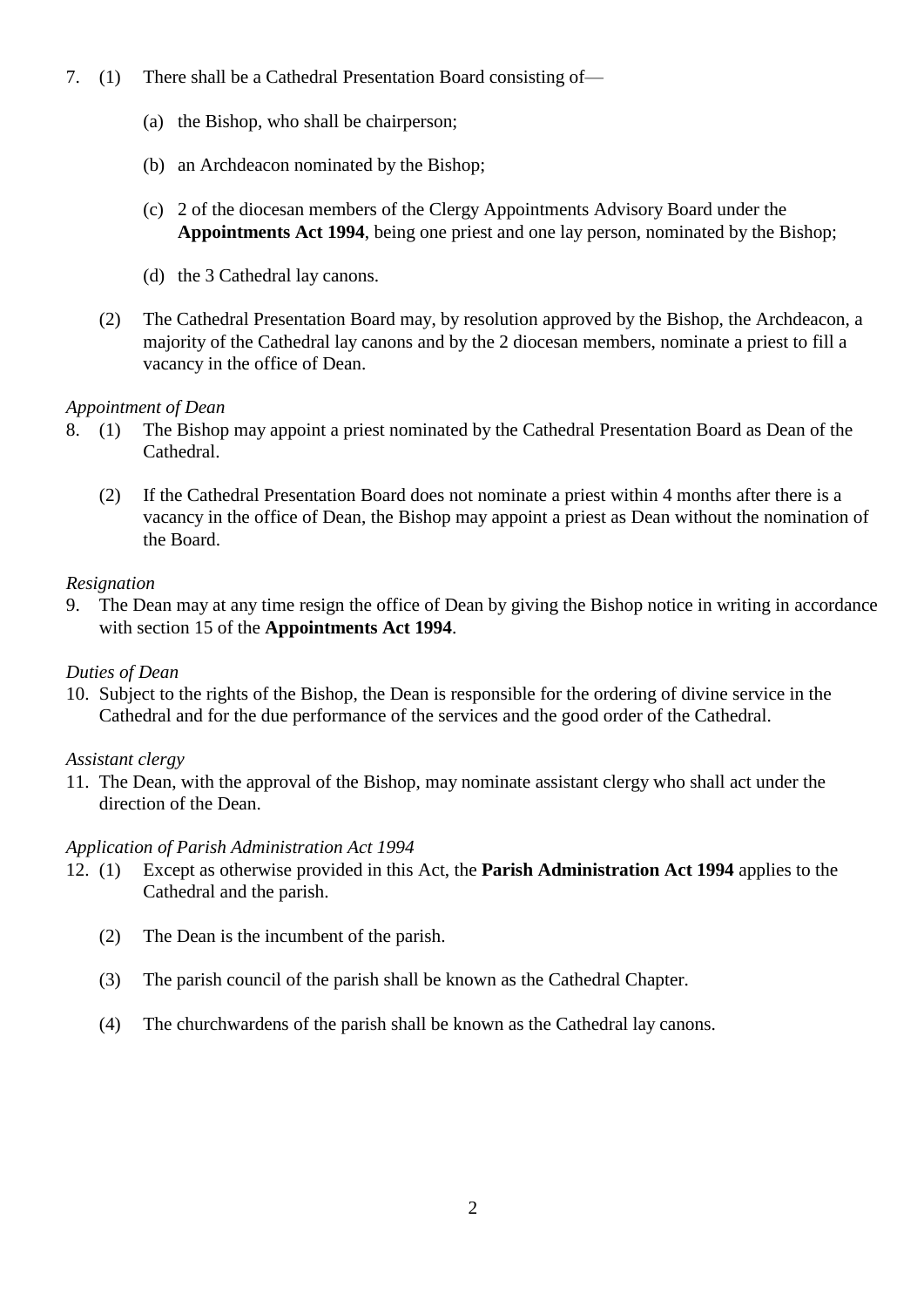### *Greater Chapter*

- 13. (1) There shall be a Greater Chapter of the Cathedral, the functions of which are—
	- (a) to be the adviser of the Bishop in things spiritual;

(b)to foster the development of the Cathedral as the mother church of the Diocese;

- (c) to perform the functions referred to in section 14.
- (2) The Greater Chapter of the Cathedral shall consist of—
	- (a) the Bishop;
	- (b)the Dean;
	- (c) the Archdeacons of the Diocese;
	- (d)the 3 clerical canons of the Cathedral holding office under section 15;
	- (e) the 3 Diocesan lay canons holding office under section 16;
	- (f) the 3 Cathedral lay canons.
- (3) The Bishop shall preside at meetings of the Greater Chapter.
- (4) The Bishop shall have a casting vote as well as a deliberative vote at a meeting of the Greater Chapter.
- (5) The Dean is the executive officer of the Greater Chapter and shall convene meetings of the Greater Chapter after consultation with the Bishop.
- (6) The Greater Chapter has no authority in the administration of the Cathedral except under section 14.

#### *Alterations to fabric and ornaments of Cathedral*

- 14. An alteration or addition to the fabric, furnishings or ornaments of the Cathedral shall not be made unless—
	- (a) approved by resolution of a majority of the members of the Cathedral Chapter voting on a motion of which not less than 30 days' notice has been given to members; and
	- (b) approved by resolution of a majority of the members of the Greater Chapter voting on a motion of which not less than 30 days' notice has been given to members; and
	- (c) the Bishop, on the application of the Dean, has issued a faculty for the alteration or addition.

#### *Clerical canons*

- 15. (1) There shall be 3 clerical canons of the Cathedral.
	- (2) A person is not eligible to be a clerical canon unless the person is a licensed member of the clergy of not less than 4 years' standing and is resident in the Diocese.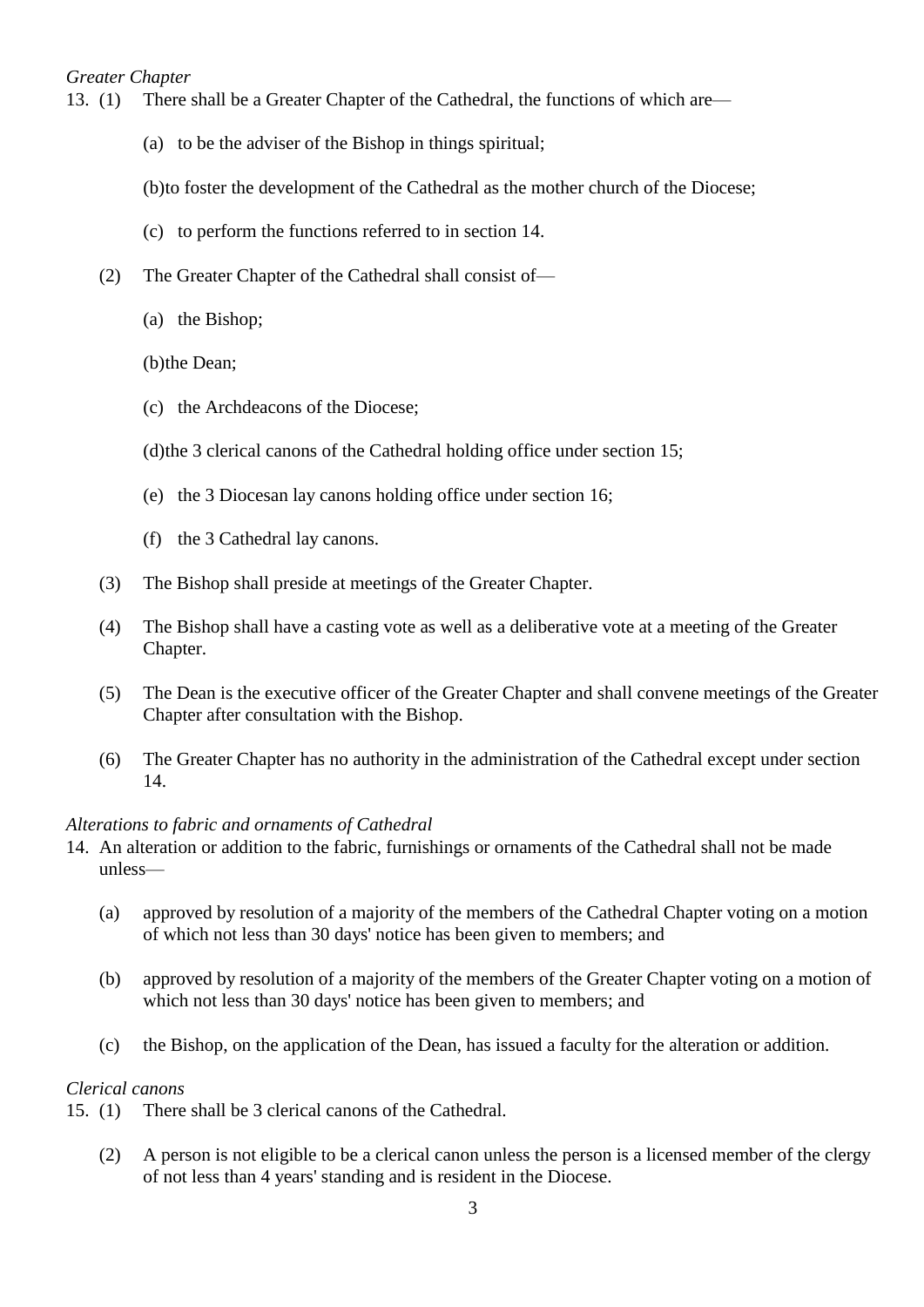- (3) A person holding office as a clerical canon on the commencement of this Act continues in office.
- (4) Vacancies in the office of clerical canon shall be filled alternately by appointment by the Bishop and election by the Synod.
- (5) The first vacancy occurring after the commencement of this Act shall be filled by election by the Synod.
- (6) Subject to sub-section (7), a clerical canon continues to hold office until ceasing to be eligible for appointment as a clerical canon.
- (7) A clerical canon ceases to hold office if absent without leave of the Bishop from the Diocese for 3 consecutive months.

#### *Diocesan lay canons*

- 16. (1) There shall be 3 Diocesan lay canons of the Cathedral.
	- (2) A person is not eligible to a Diocesan lay canon unless the person is a communicant member of the Anglican Church and is not a member of any other denomination and is resident in the Diocese.
	- (3) A person holding office as a Diocesan lay canon on the commencement of this Act continues in office for the remainder of the term for which the person was appointed or elected.
	- (4) Vacancies in the office of Diocesan lay canon shall be filled alternately by appointment by the Bishop and election by the Synod.
	- (5) The first vacancy occurring after the commencement of this Act shall be filled by election by the Synod.
	- (6) The term of office of a Diocesan lay canon is 3 years but the person is eligible, if qualified, for appointment or election for a further term.

#### *Honorary clerical canons*

- 17. (1) There shall be 4 honorary clerical canonries of the Cathedral.
	- (2) The Bishop may appoint a priest who has served in the Diocese for the preceding 5 years to a vacancy in an honorary clerical canonry.
	- (3) An honorary clerical canon takes precedence after the honorary Diocesan lay canons and before the Cathedral lay canons.
	- (4) An honorary clerical canon may resign by notice given to the Bishop.